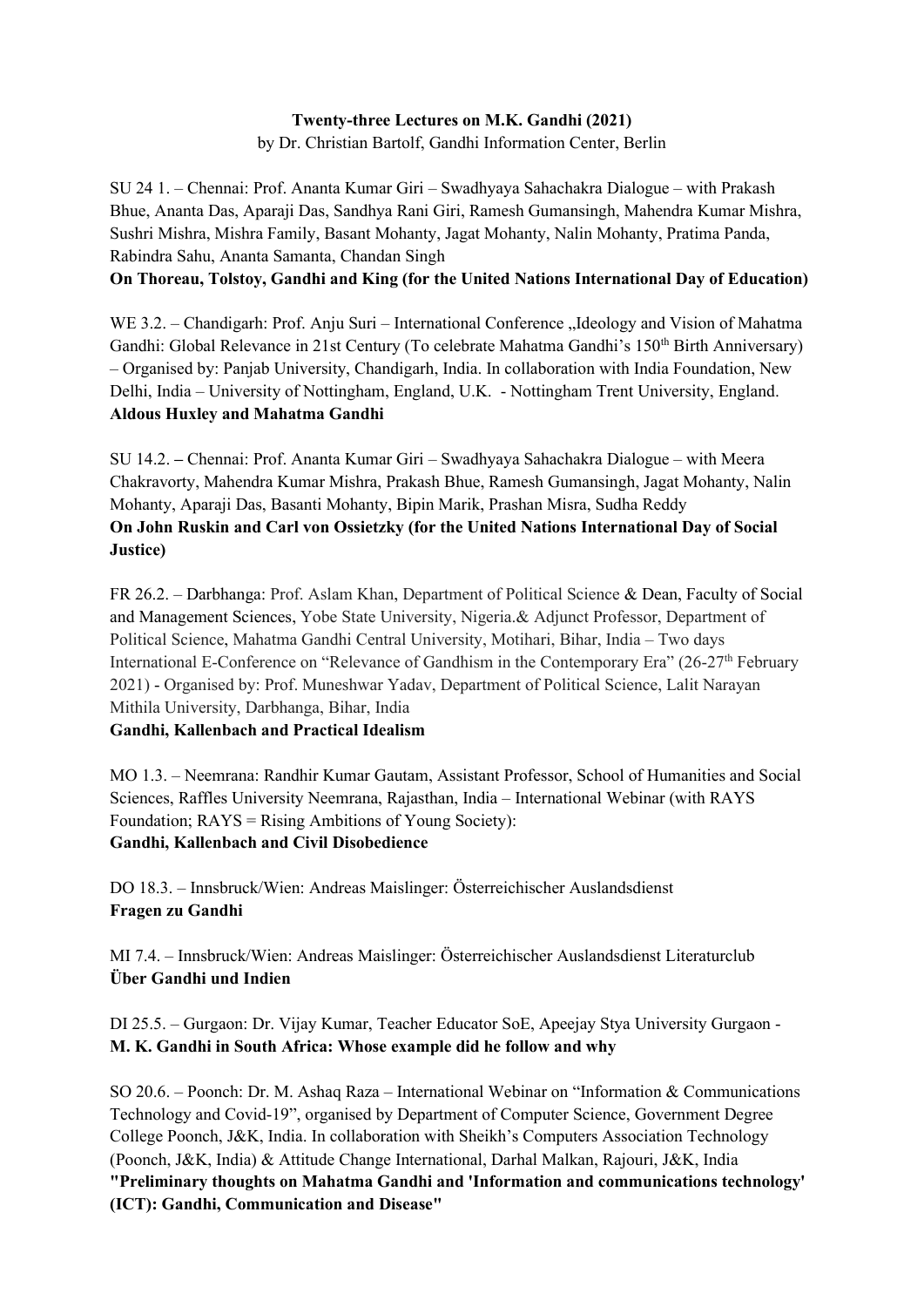SO 29.8. – Chennai: Prof. Ananta Kumar Giri, Randhir Gautam – Dialogue, organised by Swadhyaya Sahachkara (Circle for Creative Co-Learning), Vishwaneedam; Center for Asian Blossoming, Puducherry and Chennai in Collaboration with Raffles University, Neemrana, India **Topic: Gandhi and Hitler**

SO 19.9. – Chennai: Prof. Ananta Kumar Giri, Randhir Gautam – Dialogue, organised by Swadhyaya Sahachkara (Circle for Creative Co-Learning), Vishwaneedam; Center for Asian Blossoming, Puducherry and Chennai in Collaboration with Raffles University, Neemrana, India **Topic: Gandhi and Fascism**

SO 19.9. – Lagos: Samuel Edet (President, Peace Mindset Ambassadors - PEMA) **–** 2021 International Day of Peace – Theme: Recovering Better For An Equitable and Sustainable World **Pacifism and Vegetarianism: Mahatma Gandhi's Vision for the World**

SA 25.9. – Shillong: Dr. Saji Varghese, Associate Professor, Lady Keane College , Shillong - International Webinar**:** "Spirituality, Satyagraha and Pragmatism: New Dimensions in Gandhian Philosophy". Jointly organised by Mahatma Gandhi Center for Conflict Resolution and Peace Studies, Lady Keane College, Shillong, Meghalaya, India & North East Institute of Social Sciences and Research, Dimapur, Nagaland, India & Peace Channel, Dimapur, India & St. Xavier College, Jalukie, Nagaland, India

#### **Mahatma Gandhi and Aldous Huxley**

DO 30.9. – Chandigarh: Dr. Manish Sharma, Chairperson, Department of Gandhian and Peace Studies, Panjab University. In association with Interdisciplinary Centre for Swami Vivekananda Studies Panjab University Alumni Association. Lecture on: **Mahatma Gandhi and Aldous Huxley**

SA 2.10. – 8.30 Uhr: Aurangabad: Prof. Vilas Sapkal, Vice- Chancellor, Dr. John Chelladurai, Head, Dept of Gandhian Studies, Mahatma Gandhi Mission University (established by Maharashtra Government by Act of Assembly and Council), Aurangabad, India - 2nd October 2021 Gandhi Birth Anniversary (Function) - Rukmini Auditorium, MGM Campus, Aurangabad, India – Main Speaker **Gandhi & 21st Century**

SA 2.10. – Dr. Vijay Kumar, Apeejay Stya University, Gurugram, Haryana, India – Gandhi Jayanti **Mahatma Gandhi, Fascism and the 21st Century**

SA 2.10. – Guwahati: Harsh Vardhan Singh Yadav, General Secretary, Cultural Board, Students Gymkhana Council, IIT Guwahati – E-Symposium on the Life and Legacy of Mahatma Gandhi **Mahatma Gandhi: Life, Ideology, Legacy**

SA 2.10. – Coochbehar: Dr. Pankaj Kumar Debnath, Dr. Sukanta Ghosh, NSS Unit-II & Women's Studies Cell, Cooch Behar College, Coochbehar, India **-** Understanding Gandhiji's Ideas & Philosophy – Resource Person

### **Mahatma Gandhi: Some Thoughts**

SO 3.10. – Chennai: Prof. Ananta Kumar Giri, Randhir Gautam – Dialogue, organised by Swadhyaya Sahachkara (Circle for Creative Co-Learning), Vishwaneedam; Center for Asian Blossoming, Puducherry and Chennai in Collaboration with Raffles University, Neemrana, India **Topic - Gandhi and Antisemitism**